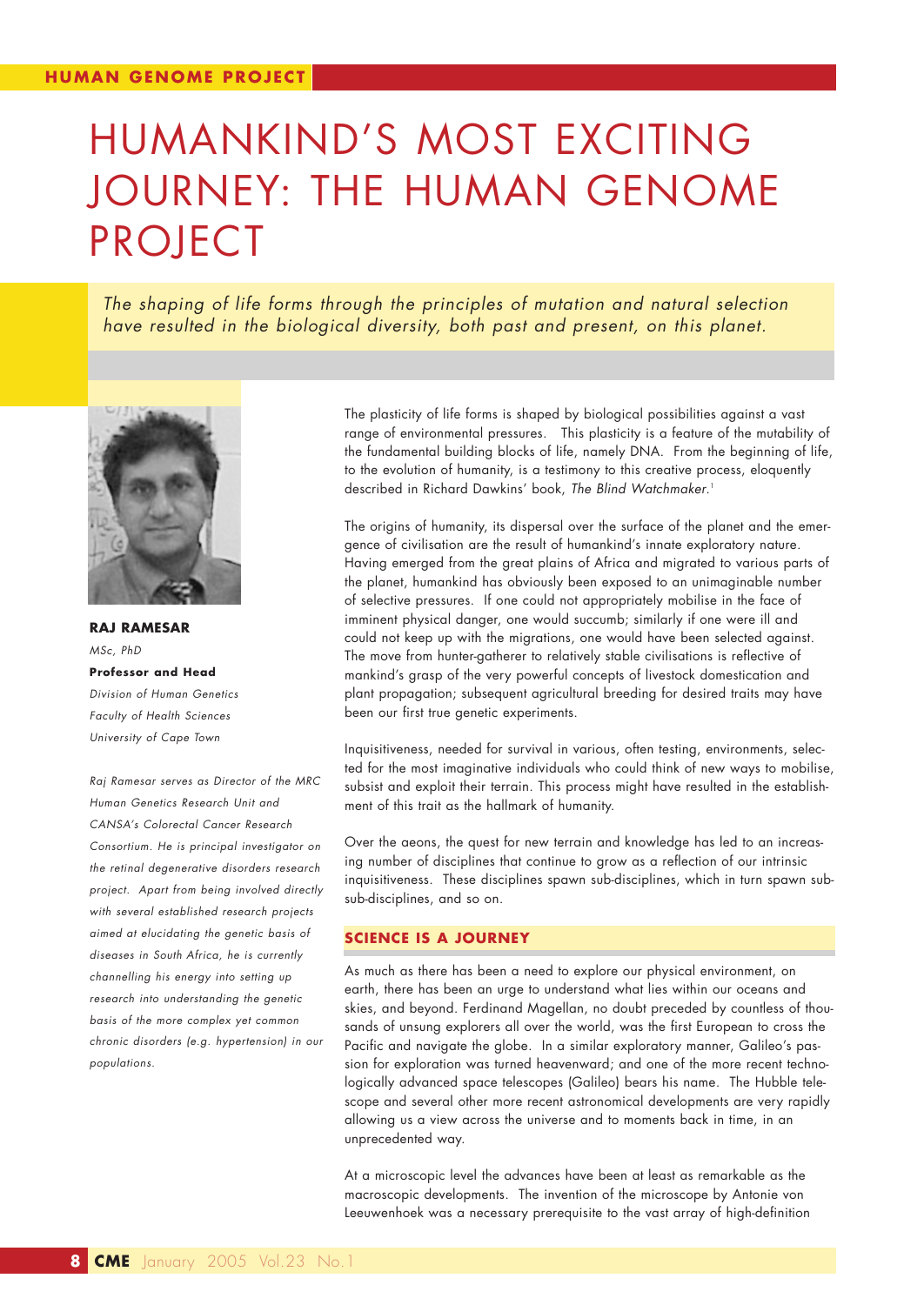*The origins of humanity, its dispersal over the surface of the planet and the emergence of civilisation are the result of humankind's innate exploratory nature.*

*The invention of the microscope by Antonie von Leeuwenhoek was a necessary prerequisite to the vast array of high-definition microscopic instruments currently available, including the electron microscope.*

microscopic instruments currently available, including the electron microscope. Developments in the field of imaging, generally, have allowed us to view aspects of the human body unimaginable only a few years ago. Magnetic resonance imaging (MRI), pulse emission tomography (PET) and computed axial tomography (CAT) scans allow us to visualise the realtime structure and function of the different aspects of our physical bodies. The plethora of medical interventions currently available, ranging from the array of drugs to the various surgical technologies that are possible, is nothing short of mind-boggling.

The advances in medicine have moved from poultices in the days of yore, to current designer drugs targeted at specific components of biochemical pathways, known to cause disease. In surgery, the practice has evolved from roughly severing an extremity (when the practice of the surgeon and barber coincided) to sophisticated laser-based excisions even at a cellular level. All of these exciting clinical journeys converge with the developments in molecular medicine. This quest for better understanding pathologies and coming up with rational therapies has led to the Human Genome Project (HGP), man's most exciting journey.

### **GENOMICS: A NEW QUEST**

Genetics refers to the study of patterns of inheritance of specific traits, and the mechanisms of heredity and biological variation. A more recently coined term, genomics, on the other hand, refers to the study of the sequence, structure, and function of the genome, an organism's 'biological blueprint' of DNA, chromosomes and genes. Although genetics may well have been used for aeons, formal literature recognises Charles Darwin for setting the scene for genetics. His description of 'Evolution' in 1859 and ideas of random variation and selection prepared the soil for genetics. The independent contribution of the Augustinian monk, Gregor Mendel, through his description of 'the basic laws of heredity and independent assortment' in 1862 sowed the seeds for the concept of genetic mutations. This work lay largely unrecognised until 1900, when it was rediscovered.

A range of subsequent advances that contributed to the development of genetics as a formal science included the discovery of chromosomes by Walther Fleming in 1882, and the recognition by Thomas Hunt Morgan that some traits may be sex-linked and reside on chromosomes. The discovery of the double helix structure of DNA by James Watson and Francis Crick (1953) was the first major step towards the field of molecular genetics, which was a necessary prerequisite for genomics. In 1964, Charles Yanofsky showed the congruity of the sequence of nucleotides in DNA with amino acids in proteins. In 1969, James Shapiero of Harvard University, working with Jonathan Beckwith, isolated the first integral (bacterial) gene. In 1972, Paul Berg's success with recombinant DNA methods was a major influence on the development of the technologies that have come to be relied on in any genetic/genomics endeavour. Fred Sanger's subsequent description of a method for sequencing DNA was a major breakthrough

that enabled later researchers to map and sequence the genomes of various species. These major steps led to the plethora of subsequent discoveries, including that of specific genes which were cloned and used for therapeutics, e.g. insulin. These technologies led to a new era of gene mapping and identification of specific genes causative of human disease (e.g. Huntington disease and haemophilia), and for various therapies that were gene based and included gene therapy.

#### **GENES AND DISEASE**

From a human disease perspective, most developmental and degenerative disabilities, including blindness, deafness, crippling and mental retardation, have proven recalcitrant to scientific investigations aimed at their treatment or cure. The recognition of genetics as a fundamental tool for identifying fragments of genetic material that are shared by affected individuals (either in a family or community) has made it possible to identify the gene/s responsible for the morbidity attributable to a particular disease. The HGP, which rivals the international space programme in cost and complexity, has been aimed at exactly this. This programme has made available the 'flat human genomic DNA sequence' at the fingertips of researchers, and has gradually populated this flat sequence with known and previously unknown genes. Other genes still wait to be discovered. Although fundamental to the identification of disease-causing genes, this genetic 'catalogue or reference manual' does not of itself point to disease-causing genes. Many common diseases, which may appear clinically identical in unrelated patients, are heterogeneous, or caused by any one of several genes or genetic defects, placed seemingly randomly on the 23 pairs of chromosomes that make up our genome. It is worth considering that this phenomenon of heterogeneity may be the reason why individuals with apparently the same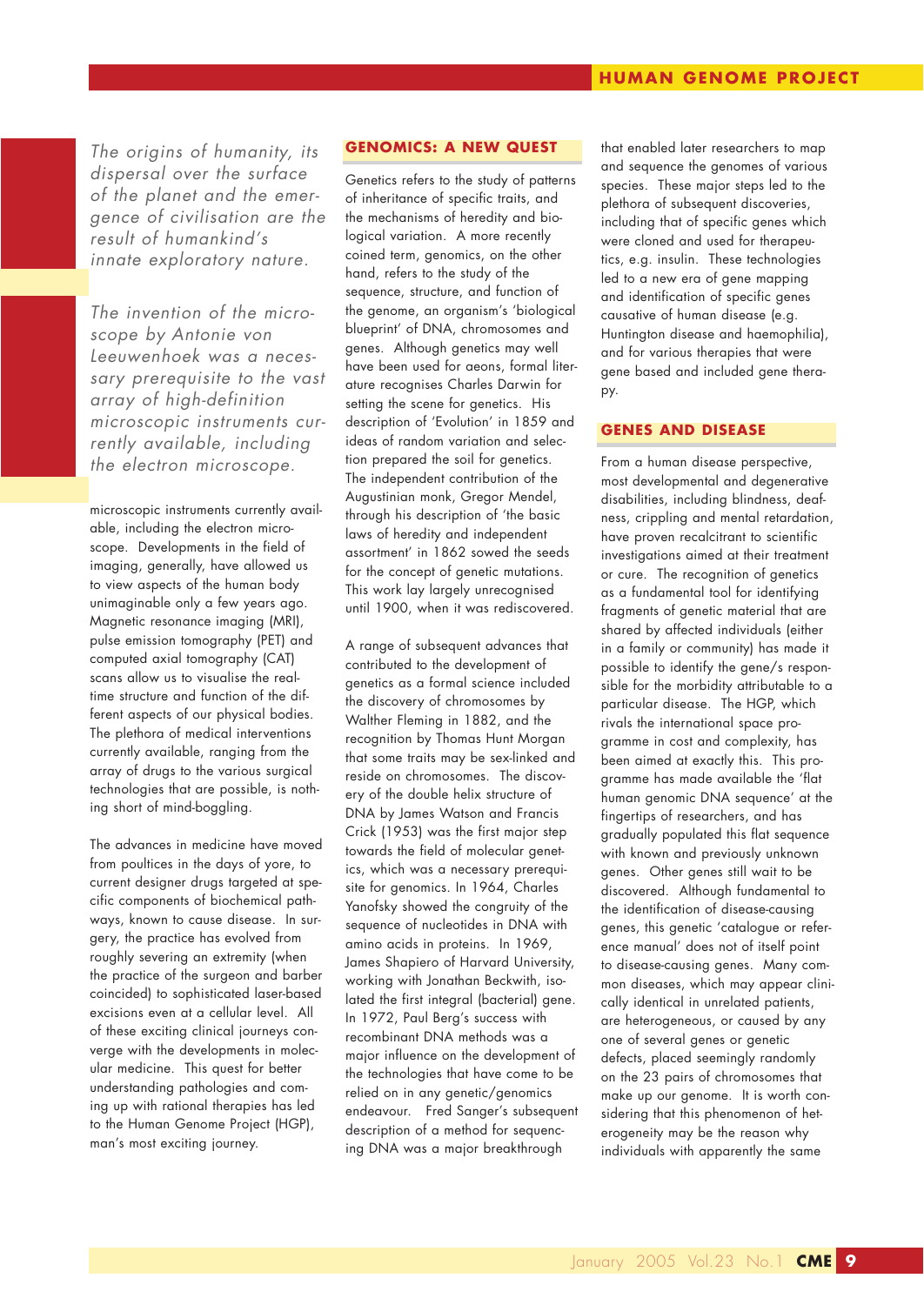*Inherited diseases in large families provide the means to identify shared fragments of the genome, and the eventual identification of the 'culprit gene' that lies at the heart of the biological process of the disease.*

*The HGP, in effect, is over. However, not all genomic secrets have been revealed.*

disorder or phenotype respond very differently to the same drug.

Inherited diseases in large families provide the means to identify shared fragments of the genome, and the eventual identification of the 'culprit gene' that lies at the heart of the biological process of the disease. Once genes are located and identified, their role in the cellular and tissue milieu may be determined through cell biology studies, and work towards finding new highly targeted therapeutic strategies can begin in earnest.

With the recognition that inherited diseases reflect shared regions of the genome, geneticists explored the possibility of identifying genomic reagents to identify specific regions of the genome. With the emphasis on human disease, the developing technologies in recombinant DNA allowed a few intrepid travellers to consider localising the genes for such disorders. The relatively slow pace of disease gene identification led a group of researchers to devise a strategy of comprehensively mapping many disease genes, and then to identify all genes in humans to the level of DNA sequencing — this was the HGP.

#### **THE HUMAN GENOME PROJECT**

All of these advances led to the capacity to map and identify single human genes underpinning disease traits,

where large enough numbers of individuals, related by blood line, were identified with the same disorder. The relatively slow pace of identifying human genes led to a watershed meeting (in the 1980s) between the Department of Energy (DOE) and the National Institutes of Health (NIH) in the USA and resulted in plans for a larger scale onslaught towards identifying the entire genomic complement of human genetic material. This was the advent of the HGP, which relied heavily on extrapolated developments, since the extant technologies were relatively unsuitable for the envisaged gigantic scale-up operations. The era of genomics was thus born. There was a realisation that a well-serviced informatics environment was an absolute necessity in order to provide the complex annotations and systematic storage and retrieval capacity for this scale of information. The technology being developed for the HGP afforded researchers the capacity to sequence the genomes of other organisms — for various reasons, primarily that of comparing biological systems and functions, and the amenability of these other organisms to genetic experimentation (**http://www.ceo las.org/VL/mo/**).

The HGP, in effect, is over. However, not all genomic secrets have been revealed. The human genome contains 3 164.7 million chemical nucleotide bases (A, C, T, and G), with the average gene consisting of 3 000 bases. However, gene sizes vary greatly, with the largest known human gene being *titin* at 10 million bases. The total number of genes is estimated at between 20 000 and 25 000, which is much lower than previous estimates of 80 000 - 140 000 that had been based on extrapolations from gene-rich areas of the genome. Almost all (99.9%) nucleotide bases are exactly the same in all people. The functions are unknown for over 50% of discovered genes. The basic information emerging from the genomic project has spawned a plethora of fields of endeavour; the most important one, which is aimed at showing the animation of the cell, through an

accurate inventory of interacting proteins, is called proteomics. A range of other '- ics' reflect their derivation from the 'genomics' enterprise.

#### **HGP BENEFITS: CLINICAL AND BEYOND**

The envisaged benefits of access to genome-based medicine include improved diagnosis of disease, earlier detection of genetic predisposition to disease, rational drug design, gene therapy and control systems for drugs and pharmacogenomics or more effective 'customised drugs'.

Technological advances in microbial genomics will result in rapid detection and treatment of pathogens (diseasecausing microbes). Manipulation of microbial genomes will also result in important new energy sources (biofuels), and the possibility of safe, efficient toxic waste cleanup. Genomic sciences will also afford the capacity for environmental monitoring to detect pollutants and protection from biological and chemical warfare.

The use of DNA technology in forensics has already seen ready application, and is commonly used to identify potential suspects by DNA matching with evidence left at crime scenes. Equally this technology may be used to exonerate persons wrongly accused of crimes. These technologies will also help to identify disaster victims accurately, while affording the capacity to establish paternity and other family relationships.

The use of DNA technology is useful to identify endangered and protected species as an aid to wildlife officials (could be used for prosecuting poachers), while authenticating consumables such as caviar and wine, and to determine pedigree for seed or livestock breeds.

Molecular genetics is being used in areas previously unthought of: bioarchaeology, evolution and anthropology. The emerging knowledge based on DNA technology has led to major advances in understanding human